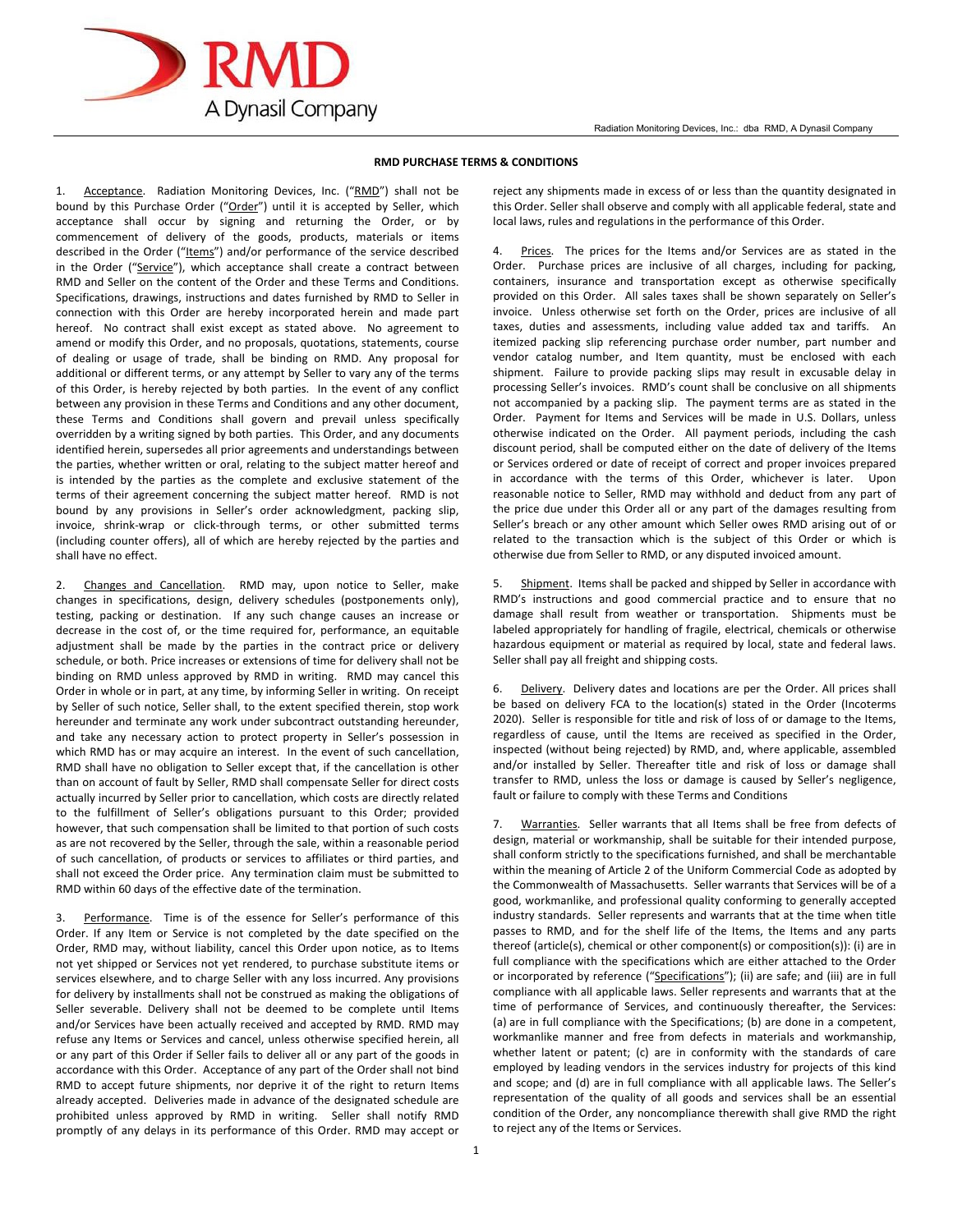

8. Other Warranty Terms. Seller warrants that Items and Services will be sold and delivered free from any security interest, lien or encumbrance. Seller warrants that the manufacture, performance, use, sale and delivery of Items and Services do not and shall not violate any applicable law, rule, or regulation; any contracts with third parties; or infringe or misappropriate any third party rights in any patent, trademark, copyright, trade secret, or similar right. If Seller is processing personal data, Seller will comply with the applicable country's consumer personal data laws and regulations and any data privacy policies provided by RMD to Seller. All warranties shall run to RMD and its affiliates and their successors, assigns, and their customers and users of the Items and Services, and shall survive any inspection, delivery, or acceptance of the materials or services or payment therefor.

9. Inspection and Rejection. Payment for Items and Services shall not constitute acceptance thereof. All goods are subject to RMD's inspection, at the source if deemed necessary by RMD or required by government regulation. Final inspection shall be at RMD's premises unless otherwise agreed in writing. If Items or Services are found to be defective in material or workmanship, or otherwise not in conformity with the requirements of these Terms and Conditions, RMD may, in addition to any other rights which it may have under warranties or otherwise, reject and return such Items at Seller's expense to the address listed on the Order, or reject such Services, in which case Seller shall promptly replace such Item or reperform such Service at RMD's request and without charge to RMD. RMD's remedies herein reserved shall be cumulative and additional to any other or further remedies provided in law or equity.

10. Intellectual Property. If Seller, or any subcontractor or other third party working for Seller, creates or develops any reports, data, software, information, material, technology, designs, or any other goods (collectively, "Work Product") specifically for RMD, such Work Product shall be deemed to be a "work for hire" and all rights (including without limitation any and all patents, copyrights, trademarks, trade secrets, mask works, know-how or any other proprietary right arising under the law of the United States, any other jurisdiction or any treaty regime ("IP Rights") to such Work Product shall vest in RMD, and Seller hereby assigns and conveys to RMD all rights therein without further compensation other than any amounts due hereunder for the provision of such Work Product. Seller shall assert no claim of IP Rights or other proprietary interest in or to any Work Product. Seller shall execute, and shall cause subcontractors and other third parties working for it to execute, any and all instruments deemed by RMD to be necessary or appropriate to effect the foregoing assignment. In no event shall Seller sell or distribute in any manner to anyone other than RMD any goods which are imprinted with or contain RMD name, logo or trademarks, even if rejected by RMD as nonconforming.

11. Tool, Dies, Drawings and Materials. All tooling, dies, information and materials including, but not limited to, drawings, specifications, art work, films, data, parts or the like furnished by RMD ("RMD Materials") shall remain the property of RMD and shall be held by Seller only for work being done for RMD and shall be held in strict confidence. All RMD Materials on consignment for processing, repairs or other reasons shall remain the property of RMD. As between the parties, RMD is the sole and exclusive owner of all RMD Materials, and no right, title or interest in or to the foregoing, or in any RMD intellectual property rights, are granted to Seller, including by implication or estoppel, and RMD reserves all rights in and to RMD Materials and related intellectual property rights. RMD does not guarantee the quality or suitability of RMD Materials. Tooling subject hereto shall be maintained in good condition and must be permanently identified as the property of RMD, and shall be used solely in the performance of work ordered by RMD. Seller shall maintain in inventory control of all RMD Materials and such items shall not be commingled with property belonging to Seller or others, except as such material may be incorporated into or attached to supplies consumed or expended in the performance of the Order. Seller shall return all RMD Materials to RMD at the conclusion of the work in good condition or otherwise dispose thereof on RMD's instructions and expense. Invoices for tooling and/or dies shall be

submitted after acceptance by RMD of sample or production parts for which the tooling was ordered and receipt by RMD of Seller's certification that each tool listed is satisfactory for the use for which it is intended. All tools, dies and materials shall be fully covered by Seller with fire and extended coverage insurance for protection of RMD.

12. No Assignment. Seller shall not delegate, transfer or subcontract any duties, nor assign any rights or claims, under this Order, and any such attempted actions shall be void. This Order binds the parties and their successors and permitted assigns.

13. Records Retention and Access. For four years after the date of the Order, Seller shall keep this Order and records related thereto and shall maintain books and records of account pertaining to this Order and all transactions conducted hereunder in accordance with standard accounting principles. RMD and any agent appointed by RMD may examine and audit such books and records at the offices of Seller during the business hours of Seller upon at least forty-eight (48) hours notice.

14. Bankruptcy. In the event of any proceedings, voluntary or involuntary, in bankruptcy or insolvency, by or against Seller, or in the event of the appointment, with or without Seller's consent of any assignee for the benefit of creditors or of a receiver, RMD shall be entitled to cancel, without liability, any unfilled part of this Order.

15. Indemnification. Seller will defend, indemnify and hold harmless RMD and its affiliates, and their officers, directors, employees, agents, successors and assigns, and their customers and users from and against any and all losses, liabilities, damages, costs, penalties, expenses and claims, including attorneys' fees relating to or arising out of Seller's performance under this Order, including breach thereof, or injury or alleged damage to persons and/or property.

16. Equipment Parts Purchases. If this Order relates to the purchase of equipment, RMD may make or purchase parts, accessories and supplies for such equipment whenever and wherever it may desire to do so and to make any alterations thereto, provided that such alterations do not infringe Seller's patents other than those covering the equipment supplied.

17. Use of Name. Except as required by applicable laws, Seller will not publicly disclose the existence of a relationship between the parties, nor use RMD's or its affiliates' names or trademarks for any purpose other than to perform this Order.

18. Notices. All notices provided for or permitted under this Order shall be in writing and shall be deemed duly delivered when personally served upon the party or, in lieu of such personal service, when deposited in the United States mail, or delivered by commercial courier. Notices to RMD shall be sent to the address identified in the Order.

19. Confidentiality. Seller understands that all information concerning RMD, whether written or oral, which is communicated or disclosed to Seller in connection with this Order, and all information which Seller generates as a result of services performed for RMD ("Confidential Information"), is proprietary and confidential to RMD. Confidential Information, however, shall not include any such information which is: (a) in Seller's possession prior to its receipt of such information, as shown by Seller's written records, without separate obligation of confidentiality to RMD; (b) already publicly available or becomes available to the public through no fault of Seller's; or (c) received by Seller from a third party having a right to disclose it, as shown by Seller's written records. Seller shall not, without the prior written consent of RMD: (i) use Confidential Information for any purpose other than carrying out the scope of services under this Order; and (ii) disclose Confidential Information except to its employees and agents as is necessary to fulfill Seller's obligations